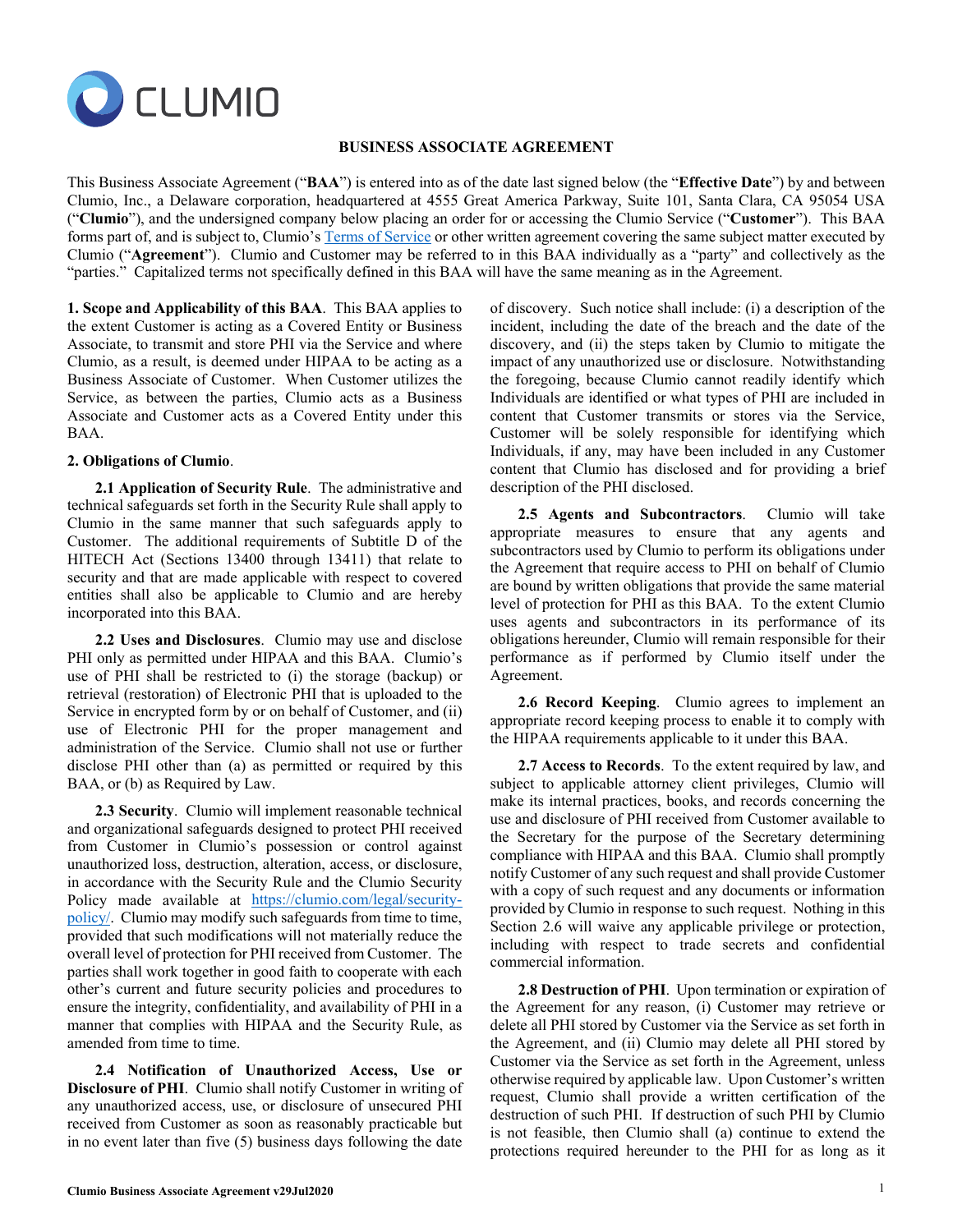

maintains the PHI, and (b) limit any further use or disclosure of the PHI to those purposes that make its destruction infeasible.

**2.9 Prohibition Against Sale or Marketing of PHI.** Clumio shall not (a) directly or indirectly receive remuneration in exchange for any PHI of an individual; or (b) use or disclose PHI for any purpose related directly or indirectly to any sales or marketing communication.

**3. Additional Permissible Uses of PHI by Clumio**. Subject to the terms and conditions of this BAA, and in addition to the PHI use and disclosure limitations by Clumio authorized elsewhere in this BAA, Clumio may use and disclose PHI in connection with the following purposes: (i) as necessary for data aggregation purposes relating to the health care operations of Customer, but only as separately authorized by Customer in writing; (ii) as necessary for data aggregation purposes of Clumio, but only if the PHI is de-identified pursuant to 45 CFR 164.514; (iii) for the proper internal management and administration of Clumio; and (iv) to carry out the legal responsibilities of Clumio. For purposes (iii) and (iv) above, Clumio may use or disclose PHI to third parties only if the disclosure is Required by Law, Clumio obtains reasonable assurances from the person to whom the PHI is disclosed that it will be held confidentially and used or further disclosed only as Required by Law or for the purposes for which it was disclosed to the person, and the person to whom the disclosure is made is obligated to notify Clumio of any instances of which that person is or becomes aware in which the confidentiality of the information has been breached.

## **4. Obligations of Covered Entity**.

**4.1 Necessary Consents**. Customer warrants that it has obtained any necessary authorizations, consents, and other permissions that may be required under applicable law prior to transmitting or storing such content, including without limitation PHI, via the Service.

**4.2 Restrictions on Disclosures**. Customer will not agree to any restriction requests or place any restrictions in any notice of privacy practices that would cause Clumio to violate this BAA or any applicable law.

**4.3 Compliance with HIPAA**. Customer is responsible for implementing appropriate privacy and security safeguards in order to protect PHI transmitted or stored via the Service in compliance with HIPAA and this BAA, up to the demarcation point of the Service. Customer will not request or cause Clumio to make a use or disclosure of PHI in a manner that does not comply with HIPAA or this BAA.

**5. Term and Termination**. This BAA will expire on the earlier of: (i) an authorized termination in accordance with this BAA; (ii) the natural expiration or termination of the Agreement; or (iii) the execution of an updated BAA that supersedes this BAA. Either party may immediately terminate this BAA and the Agreement if the other party materially breaches any provision of this BAA and fails to cure such breach within 30 days from the date of such party's written notice to the other party; or, if termination is not feasible, either party may report the problem to the Secretary. Solely to the extent that Clumio retains PHI received from Customer, the terms and conditions of this BAA shall remain in full force and effect following termination.

**6. No Assignment**. This BAA will inure to the benefit of each party's permitted successors and assigns. Except in connection with a merger, acquisition, or sale of all or substantially all of a party's assets or voting securities, neither party may assign this BAA without the advance written consent of the other party. Any other transfer or assignment of this BAA except as expressly authorized under this Section will be null and void.

**7. Interpretation**. It is the parties' intent that any ambiguity under this BAA will be interpreted consistently with the intent to comply with applicable laws, including without limitation, HIPAA.

**8. Miscellaneous**. This BAA and the Agreement is the entire agreement between Clumio and Customer and supersedes all previous written and oral communications between the parties with respect to the subject matter hereof. The parties agree that this BAA shall replace and supersede any existing business associate agreement that the parties may have previously entered into in connection with the Service. Except as provided by this BAA, the Agreement remains unchanged and in full force and effect. This BAA may only be amended in a writing signed by duly authorized representatives of the parties. If any provision of this BAA is held to be invalid or unenforceable, that provision will be limited to the minimum extent necessary so that this BAA will otherwise remain in effect. Any waiver or failure to enforce any provision of this BAA on one occasion will not be deemed a waiver of any other provision or of such provision on any other occasion. This BAA may be executed in the original or other electronic means in any number of counterparts, each of which shall be deemed an original, and all of which together shall constitute one and the same instrument. This BAA will be governed by and construed in accordance with governing law and jurisdiction provisions in the Agreement. Nothing in this BAA is intended to create an agency relationship between the parties.

**9. Priority of Terms**. To the extent there is a conflict between the Agreement and the terms of this BAA, the terms of this BAA will prevail in connection with PHI. Notwithstanding the foregoing, and solely to the extent Customer and Clumio have also signed a DPA, if there is any conflict between this BAA and the DPA, then this BAA shall prevail solely with respect to such PHI.

**10. Definitions**. Capitalized terms not specifically defined in this BAA will have the same meaning as in the Agreement.

"**Business Associate**" shall have the same meaning as the term "business associate" in 45 CFR 160.103.

"**Covered Entity**" shall have the same meaning as the term "covered entity" in 45 CFR 160.103.

"**Designated Record Set**" shall have the same meaning as the term "designated record set" in 45 CFR 164.501.